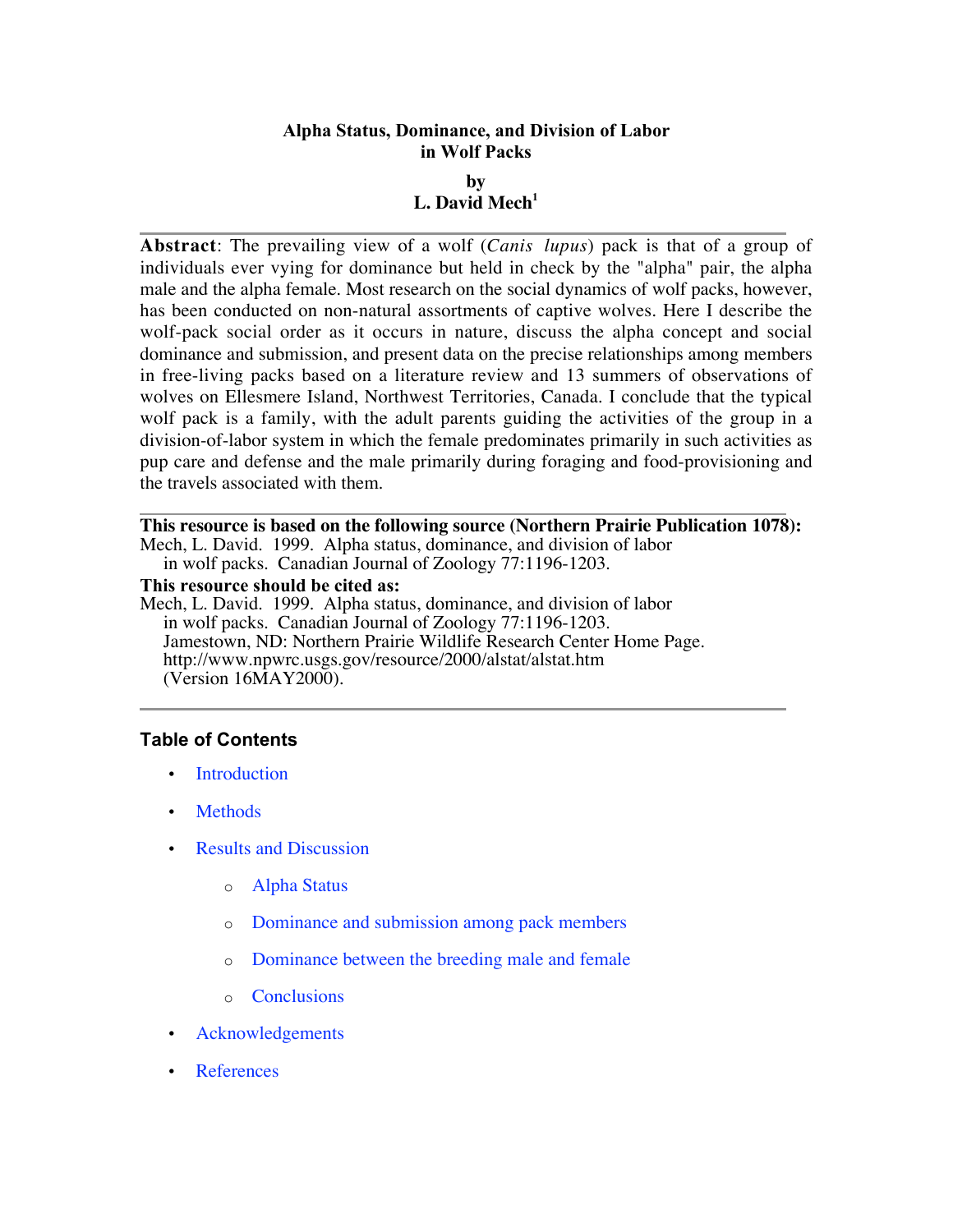### **Tables**

Table 1 - Dominance interactions, in the Ellesmere Island wolf pack, between breeders when no auxiliaries were present.

Table 2 - Dominance interactions, in the Ellesmere Island wolf pack, among breeders and yearlings in 1993.

Table 3 - Dominance interactions, in the Ellesmere Island wolf pack, among breeders and yearlings in 1998.

Table 4 - Dominance interactions, in the Ellesmere Island wolf pack, among breeders and 2-year-old wolves in 1994.

Table 5 - Dominance interactions, in the Ellesmere Island wolf pack, among breeders and a post-reproductive female in 1990 and 1991.

Table 6 - Observed attempts to defend food from packmates in the Ellesmere Island wolf pack.

<sup>1</sup> Biological Resources Division, U.S. Geological Survey, Northern Prairie Wildlife Research Center, 8711 37th Street SE, Jamestown, ND 58401-7317, U.S.A. Present address: North Central Research Station, 1992 Folwell Avenue, St. Paul, MN  $5 \t 5 \t 1 \t 0 \t 8$ ,  $U \t S \t A$ . (e-mail: Mechx002@tc.umn.edu).

#### **Introduction**

Wolf (*Canis lupus*) packs have long been used as examples in descriptions of behavioral relationships among members of social groups. The subject of social dominance and alpha status has gained considerable prominence (Schenkel 1947; Rabb et al. 1967; Fox 1971*b*; Zimen 1975, 1982), and the prevailing view of a wolf pack is that of a group of individuals ever vying for dominance but held in check by the "alpha" pair, the alpha male and the alpha female (Murie 1944; Mech 1966, 1970; Haber 1977; Peterson 1977). Most research on the social dynamics of wolf packs, however, has been conducted on wolves in captivity. These captive packs were usually composed of an assortment of wolves from various sources placed together and allowed to breed at will (Schenkel 1947; Rabb et al. 1967; Zimen 1975, 1982). This approach apparently reflected the view that in the wild, "pack formation starts with the beginning of winter" (Schenkel 1947), implying some sort of annual assembling of independent wolves. (Schenkel did consider the possibility that the pack was a family, as Murie (1944) had already reported, but only in a footnote.)

In captive packs, the unacquainted wolves formed dominance hierarchies featuring alpha, beta, omega animals, etc. With such assemblages, these dominance labels were probably appropriate, for most species thrown together in captivity would usually so arrange themselves.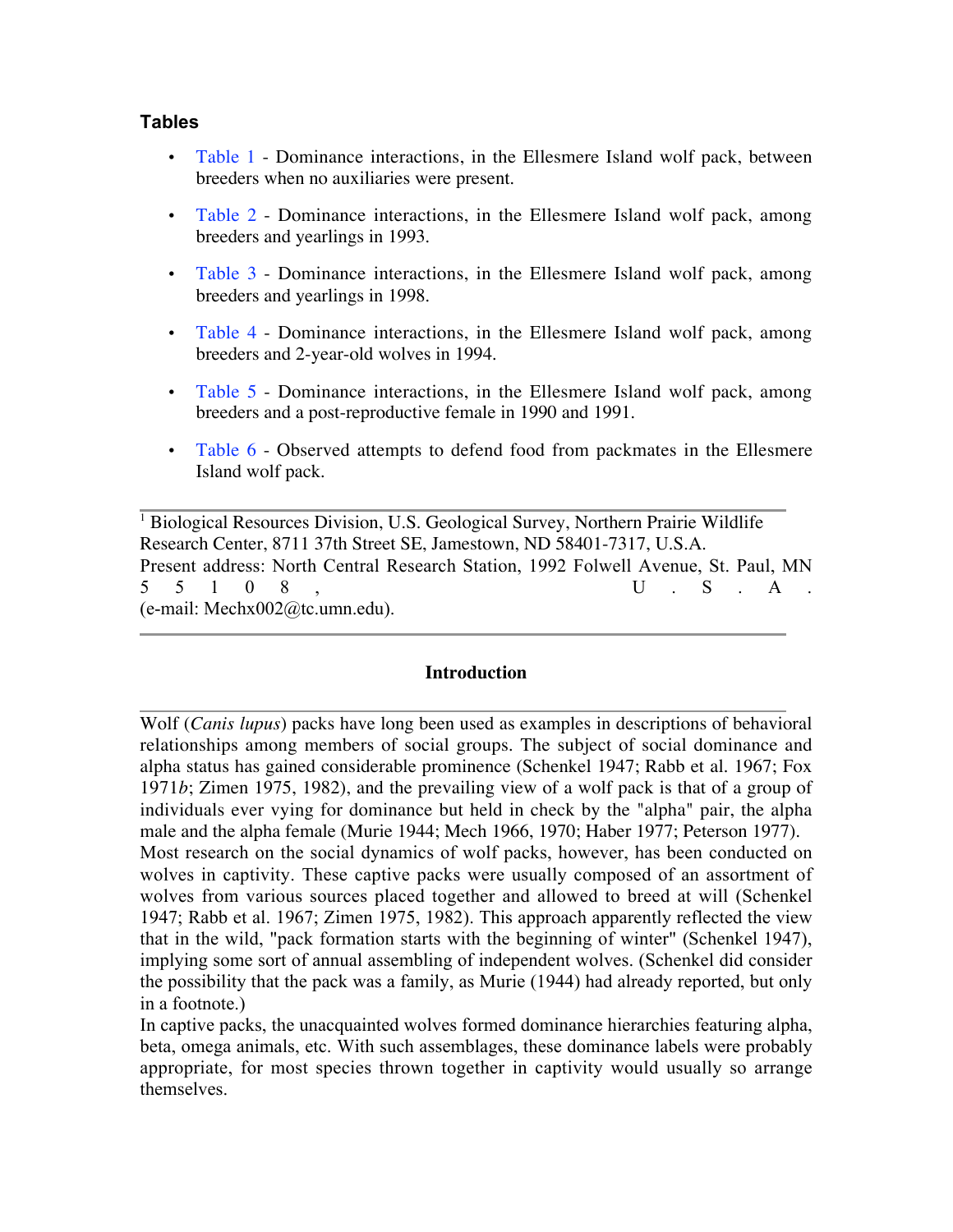In nature, however, the wolf pack is not such an assemblage. Rather, it is usually a family (Murie 1944; Young and Goldman 1944; Mech 1970, 1988; Clark 1971; Haber 1977) including a breeding pair and their offspring of the previous 1-3 years, or sometimes two or three such families (Murie 1944; Haber 1977; Mech et al. 1998).

Occasionally an unrelated wolf is adopted into a pack (Van Ballenberghe 1983; Lehman et al. 1992; Mech et al. 1998), or a relative of one of the breeders is included (Mech and Nelson 1990), or a dead parent is replaced by an outside wolf (Rothman and Mech 1979; Fritts and Mech 1981) and an offspring of opposite sex from the newcomer may then replace its parent and breed with the stepparent (Fritts and Mech 1981; Mech and Hertel 1983).

Nevertheless, these variations are exceptions, and the pack, even in these situations, consists of a pair of breeders and their young offspring (Mech 1970; Rothman and Mech 1979; Fritts and Mech 1981; Mech and Hertel 1983; Peterson et al. 1984). The pack functions as a unit year-round (Mech 1970, 1988, 1995*b*).

As offspring begin to mature, they disperse from the pack as young as 9 months of age (Fritts and Mech 1981; Messier 1985; Mech 1987; Fuller 1989; Gese and Mech 1991). Most disperse when 1-2 years old, and few remain beyond 3 years (Mech et al. 1998). Thus, young members constitute a temporary portion of most packs, and the only longterm members are the breeding pair. In contrast, captive packs often include members forced to remain together for many years (Rabb et al. 1967; Zimen 1982; Fentress et al. 1987).

Attempting to apply information about the behavior of assemblages of unrelated captive wolves to the familial structure of natural packs has resulted in considerable confusion. Such an approach is analogous to trying to draw inferences about human family dynamics by studying humans in refugee camps. The concept of the alpha wolf as a "top dog" ruling a group of similar-aged compatriots (Schenkel 1947; Rabb et al. 1967; Fox 1971*a*; Zimen 1975, 1982; Lockwood 1979; van Hooff et al. 1987) is particularly misleading.

Because wolves have been persecuted for so long (Young and Goldman 1944), they have been difficult to study in the wild (Mech 1974) and therefore information about the social interactions among free-living wolf pack members has accumulated slowly. Little is known about the interactions between breeding males and breeding females under natural conditions, and about the role of each in the pack and how dominance relates to these relationships.

A few people have observed the social behavior of wild wolves around dens, but Murie (1944) gave an anecdotal account, Clark (1971), in an unpublished thesis, presented only a quantified summary of the pack's hierarchical relationships, and Haber (1977) described his interpretation of a pack's social hierarchy but gave no supporting evidence. Thus, no one has yet quantified the hierarchical relationships in a wild wolf pack.

Here I attempt to clarify the natural wolf-pack social order and to advance our knowledge of wolf-pack social dynamics by discussing the alpha concept and social dominance and by presenting information on the dominance relationships among members in free-living packs.

This study was conducted during the summers of 1986-1998 on Ellesmere Island, Northwest Territories, Canada (80° N, 86° W). There, wolves prey on arctic hares (*Lepus*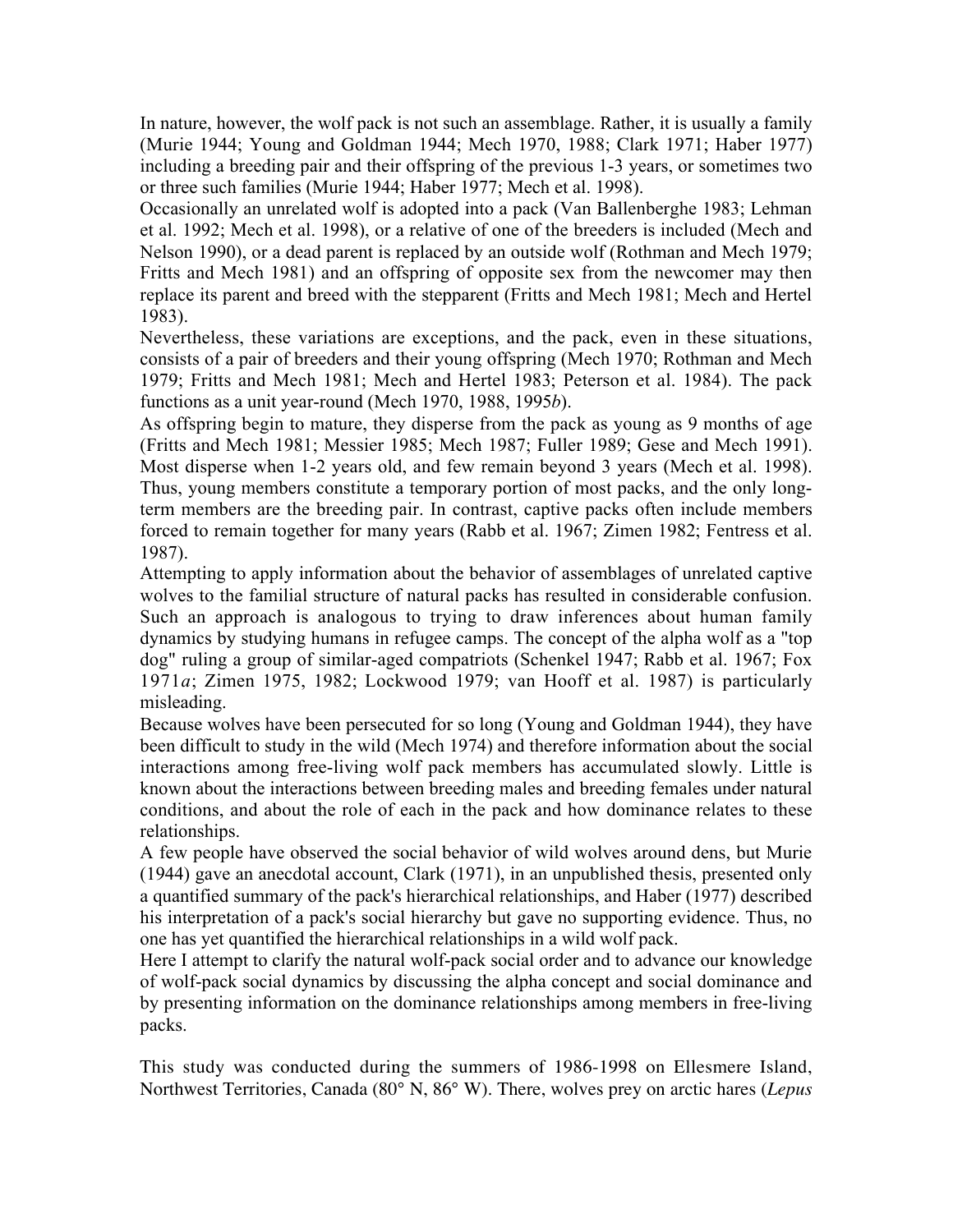*arcticus*), muskoxen (*Ovibos moschatus*), and Peary caribou (*Rangifer tarandus pearyi*), and live far enough from exploitation and persecution by humans that they are relatively unafraid of people (Mech 1988, 1995*a*). During 1986, I habituated a pack of wolves there to my presence and reinforced the habituation each summer. The pack frequented the same area each summer and usually used the same den or nearby dens. The habituation allowed me and an assistant to remain with the wolves daily, to recognize them individually, and to watch them regularly from as close as 1 m (Mech 1988, 1995*a*; National Geographic Society 1988).

We noted each time a wolf submitted posturally to another wolf. Usually this deference was characterized by "licking up" to the mouth of the dominant animal in the "active submission" posture (Fig. 5 in Schenkel 1967), similar to that described by Darwin (1877) for domestic dogs. Often this behavior took place as an animal returned to the den area after foraging, and sometimes the returning individual disgorged food to the soliciting wolf (Mech 1988; Mech et al. 1999). Other behavior noted included "pinning," or passive submission (Schenkel 1967), in which the dominant wolf threatened another, which then groveled, and "standing over," in which one wolf stands over another, which often lies nonchalantly but in a few cases sniffs the genitals of the other. I did not consider "standing over" a dominance behavior (L.D. Mech, submitted for publication).  $2\overline{ }$ 

The following is a summary of generalizations documented in the previous references, together with new quantified findings.

## **Alpha status**

"Alpha" connotes top ranking in some kind of hierarchy, so an alpha wolf is by definition the top-ranking wolf. Because among wolves in captivity the hierarchies are genderbased, there are an alpha male and an alpha female (Schenkel 1947).

The way in which alpha status has been viewed historically can be seen in studies in which an attempt is made to distinguish future alphas in litters of captive wolf pups. For example, it was hypothesized that "the emotional reactivity of the dominant cub, the *potential* alpha animal (emphasis mine) of the pack, might be measurably different from the subordinate individuals," and that "it might then be possible to pick out the temperament characteristics or emotional reactivity of *potential alpha or leader wolves* (emphasis mine), and of subordinates" (Fox 1971*b*, p.299). Furthermore, "Under normal field conditions, it seems improbable that timid, low ranking wolves would breed" (Fox 1971*a*, p.307). This view implies that rank is innate or formed early, and that some wolves are destined to rule the pack, while others are not.

Contrary to this view, I propose that all young wolves are potential breeders and that when they do breed they automatically become alphas (Mech 1970). Even in captive packs, individuals gain or lose alpha status (Zimen 1976), so individual wolves do not have an inherent permanent social status, even though captive pups show physiological and behavioral differences related to current social rank (Fox 1971*b*; Fox and Andrews 1973). Secondly, wolves in captivity breed readily, and I know of no mature captive individuals that failed to breed when paired apart from a group, as would be the case if there were inherently low-ranking, nonbreeders.

Third, in the wild, most wolves disperse from their natal packs and attempt to pair with other dispersed wolves, produce pups, and start their own packs (Rothman and Mech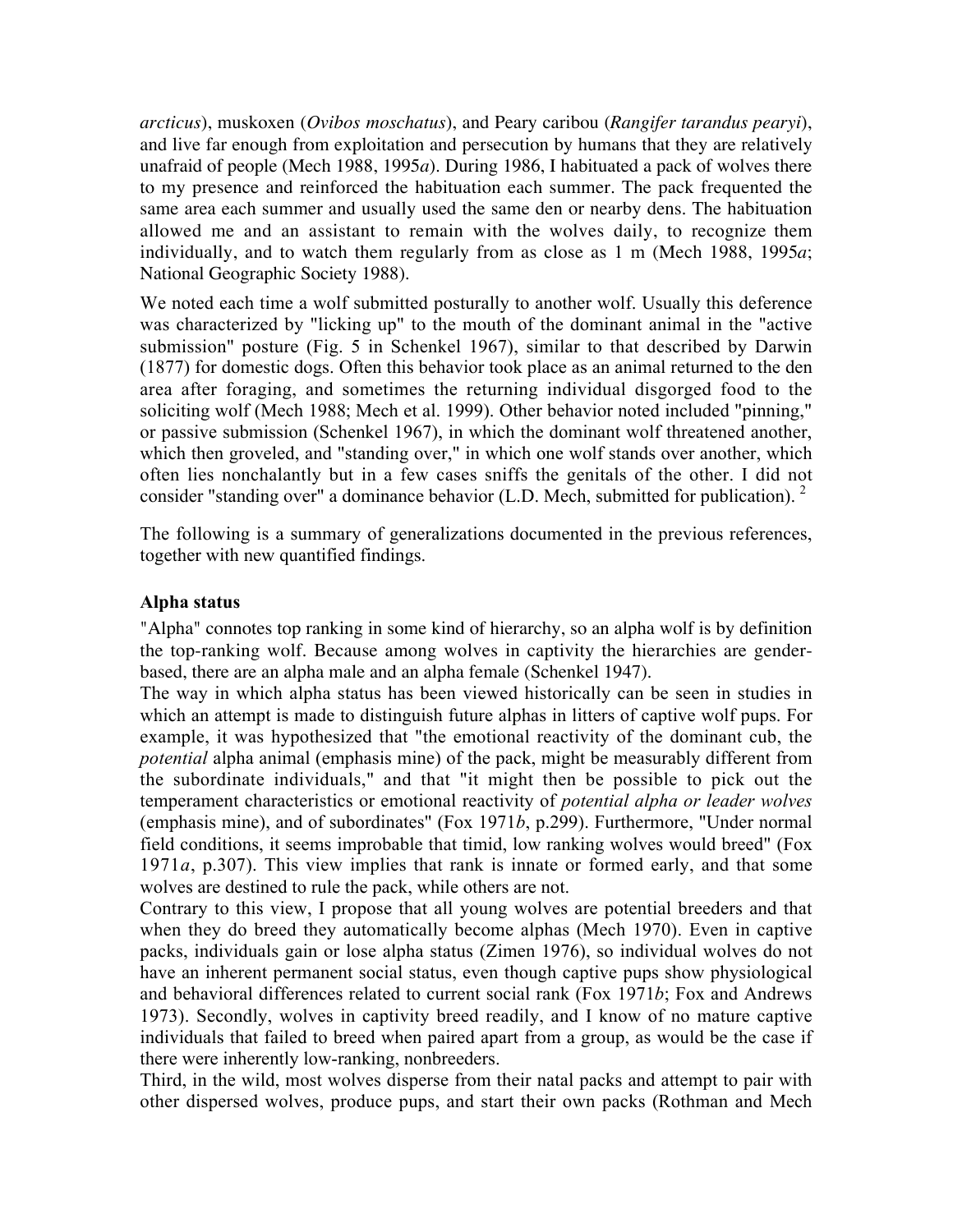1979; Fritts and Mech 1981; Messier 1985; Mech 1987; Gese and Mech 1991; Mech et al. 1998). I know of no permanent dispersers that failed to breed if they lived long enough.

Wolves do show considerable variation in dispersal age, distance, direction, and other dispersal behavior (see references above), and conceivably these are related to the intralitter variation discussed above (Fox 1971*b*; Fox and Andrews 1973). However, unless a maturing pack member inherits a position that allows it to breed with a stepparent in its own pack (Fritts and Mech 1981; Mech and Hertel 1983), sooner or later it will disperse and attempt to breed elsewhere.

Labeling a high-ranking wolf alpha emphasizes its rank in a dominance hierarchy. However, in natural wolf packs, the alpha male or female are merely the breeding animals, the parents of the pack, and dominance contests with other wolves are rare, if they exist at all. During my 13 summers observing the Ellesmere Island pack, I saw none. Thus, calling a wolf an alpha is usually no more appropriate than referring to a human parent or a doe deer as an alpha. Any parent is dominant to its young offspring, so "alpha" adds no information. Why not refer to an alpha female as the female parent, the breeding female, the matriarch, or simply the mother? Such a designation emphasizes not the animal's dominant status, which is trivial information, but its role as pack progenitor, which is critical information.

The one use we may still want to reserve for "alpha" is in the relatively few large wolf packs comprised of multiple litters. Although the genetic relationships of the mothers in such packs remain unknown, probably the mothers include the original matriarch and one or more daughters, and the fathers are probably the patriarch and unrelated adoptees (Mech et al. 1998). In such cases the older breeders are probably dominant to the younger breeders and perhaps can more appropriately be called the alphas. Evidence for such a contention would be an older breeder consistently dominating food disposition or the travels of the pack.

The point here is not so much the terminology but what the terminology falsely implies: a rigid, force-based dominance hierarchy.

The degree to which these arguments apply to other species no doubt varies considerably and is beyond the scope of this article. However, it is notable that similar arguments might be made for African hunting dogs (*Lycaon pictus*), which ecologically are similar to wolves (Mech 1975). Whereas some workers observed no rank-order behavior in this species (Kuhme 1965; Estes and Goddard 1967), others liberally write of "alpha" animals (Creel and Creel 1996).

### **Dominance and submission among pack members**

The concept, nature, and importance of the dominance hierarchy or pecking order (Schjelderup-Ebbe 1922) itself in many species are in dispute (summary in Wilson 1975). Similarly, in a natural wolf pack, dominance is not manifested as a pecking order and seems to have much less significance than the results of studies of captive packs had implied (Schenkel 1947, 1967; Rabb et al. 1967; Zimen 1975, 1982; Lockwood 1979). In a natural wolf pack, the dominance rules bear no resemblance to those of the pecking order, that of a group of similar individuals competing for rank.

The only consistent demonstration of rank in natural packs is the animals' postures during social interaction. Dominant wolves assume the classic canid standing posture with tail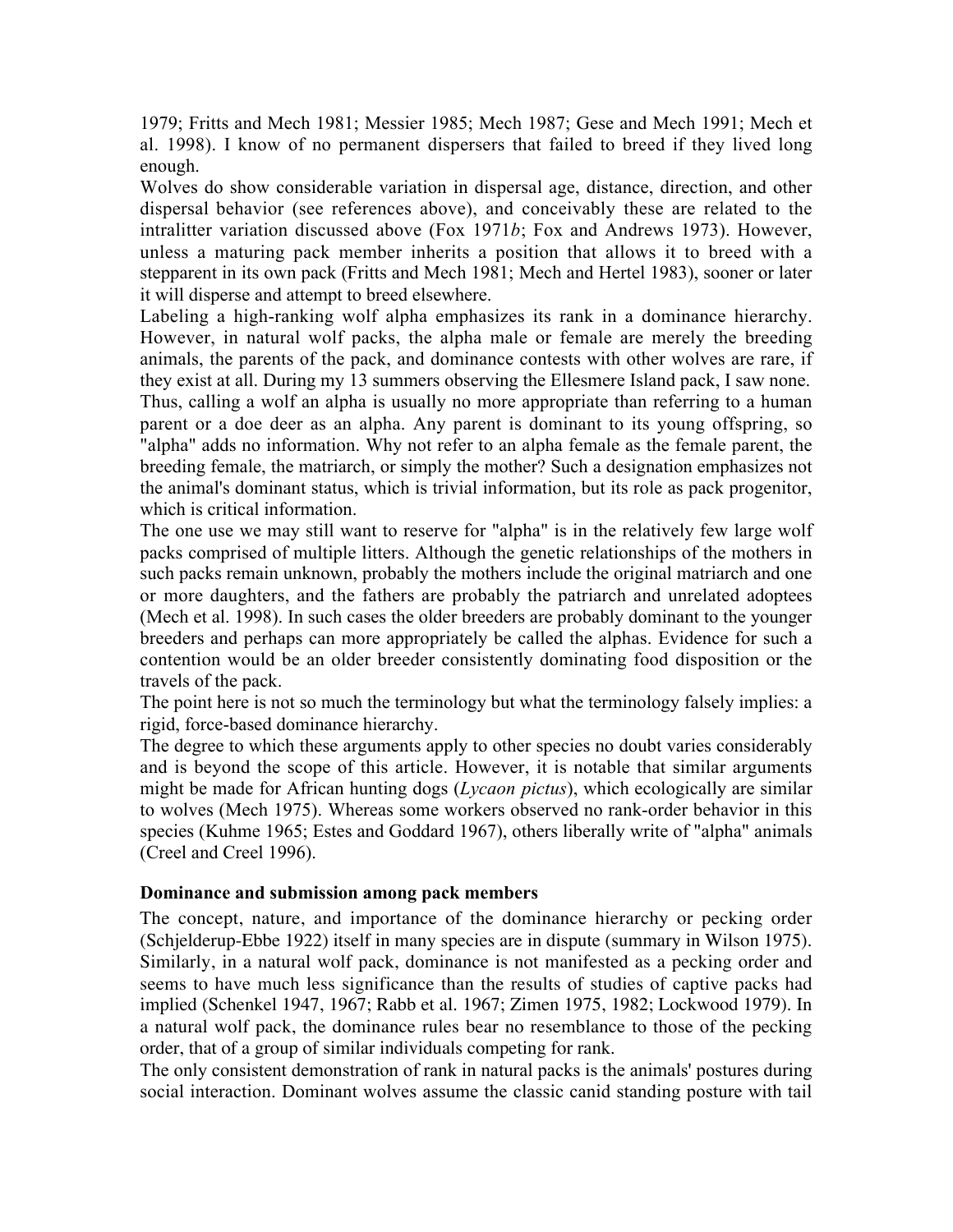up at least horizontally, and subordinate or submissive individuals lower themselves and "cringe" (Darwin 1877). In fact, submission itself may be as important as dominance in terms of promoting friendly relations or reducing social distance.

Schenkel (1967), who promoted the importance of submission, recognized two main types, active and passive. He believed that active submission is derived from foodbegging behavior, and I find active submission and food-begging indistinguishable. The begging or submissive wolf approaches another wolf excitedly, wagging the tail, lowering the ears, and "licking up" to the other wolf. The other wolf may or may not regurgitate food, depending on circumstances (Mech et al. 1999). In passive submission, the submissive wolf rolls over on its side or back, and the dominant wolf sniffs its groin or genitals (Schenkel 1967). Active submission was more common in the Ellesmere Island pack.

In that pack, all members, including the breeding female, submitted posturally to the breeding male, both actively and passively (Schenkel 1967). The yearlings and 2-year-old wolves and one old post-reproductive female submitted to both breeders. These rules held regardless of pack composition: breeding pair or breeding pair with pups (Table 1); breeding pair with yearlings (Table 2); breeding pair with yearlings and pups (Table 3); breeding pair with pups and 2-year-old auxiliaries (Table 4), or breeding pair with pups and post-reproductive female (Table 5).

| <b>Table 1.</b> Dominance interactions, i.e., the number of times individual wolves dominated others or were submitted to,<br>during summer between breeders in the Ellesmere Island wolf pack when no auxiliaries were present. |      |        |          |  |  |
|----------------------------------------------------------------------------------------------------------------------------------------------------------------------------------------------------------------------------------|------|--------|----------|--|--|
| <b>Breeding</b><br><b>Breeding</b><br><b>Pups</b>                                                                                                                                                                                |      |        |          |  |  |
| Year                                                                                                                                                                                                                             | male | female | present? |  |  |
| 1992                                                                                                                                                                                                                             |      |        | Yes      |  |  |
| 1996                                                                                                                                                                                                                             |      |        | Yes      |  |  |
| 1998                                                                                                                                                                                                                             |      |        | No       |  |  |

**Note:** Interactions were primarily active submissions, but three cases of passive submission are included (Schenkel 1967); they do not include "standing over" or interactions involving food, except for "food-begging".

**Table 2.** Dominance interactions, i.e., the number of times individual wolves dominated others or were submitted to, among breeders and yearlings in the Ellesmere Island wolf pack in 1993 (no pups were present, and parents were as shown in Table 1).

|                   | Male<br>parent | Female<br>parent | Female<br>yearling 1 | Male<br>yearling | Female<br>yearling 2 | Total |
|-------------------|----------------|------------------|----------------------|------------------|----------------------|-------|
| Male parent       |                |                  |                      | 0                |                      |       |
| Female parent     |                | --               |                      | 0                |                      |       |
| Yearling female 1 |                |                  |                      | 0                |                      |       |
| Yearling male     |                |                  |                      | $- -$            |                      |       |
| Yearling female 2 |                |                  |                      | 0                | --                   |       |
| Yearling?         |                |                  |                      | 0                |                      |       |
| Total             | $17^a$         | $10^a$           |                      | $\left( \right)$ |                      | 31    |

**Note:** Interactions do not include "standing over" or involve food, except for "food-begging."

<sup>a</sup>For male parent versus female parent,  $\chi^2$ =0.94, *P* = 0.33, df = 1.

**Table 3.** Dominance interactions, i.e., the number of times individual wolves dominated others or were submitted to, among breeders and yearlings in the Ellesmere Island wolf pack in 1988 (pups present and breeding male was the same, as in 1990-1996).

|             | ιαιτ<br>parent | Female<br>parent | Male | emale<br>vearling | Total |
|-------------|----------------|------------------|------|-------------------|-------|
| Male parent | __             |                  |      | N                 |       |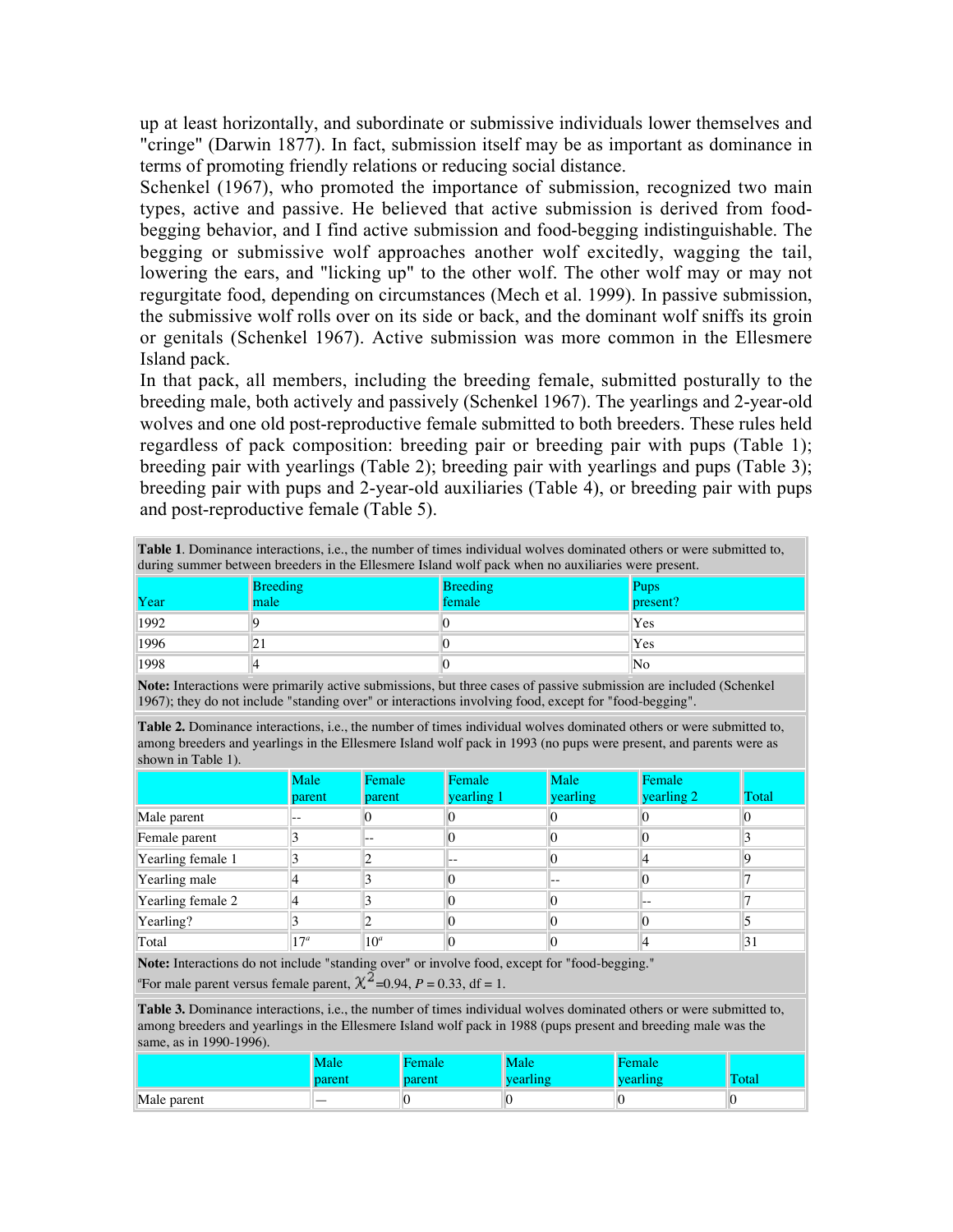| Female parent   |            |     |  |    |
|-----------------|------------|-----|--|----|
| Male yearling   | $\Omega$   |     |  |    |
| Female yearling | $\epsilon$ |     |  |    |
| Total           |            | ن د |  | 30 |

**Note:** Interactions do not include "standing over" or involve food, except for "food-begging."

*a* Includes one short bout of five submissions.

*b* Includes one short bout of four submissions.

**Table 4**. Dominance interactions, i.e., the number of times individual wolves dominated others or were submitted to, among breeders and 2-year-old wolves<sup>*a*</sup> in the Ellesmere Island wolf pack in 1994 (pups were present, and parents were the same as is shown in Tables 1 and 2).

|                     | Male<br>parent | Female<br>parent | Two-year-<br>old female | Two-year-<br>old male | Total           |
|---------------------|----------------|------------------|-------------------------|-----------------------|-----------------|
| Male parent         |                |                  |                         |                       |                 |
| Female parent       | 13             |                  | $\bigcap b$             |                       |                 |
| Two-year-old female |                |                  |                         |                       | 21              |
| Two-year-old male   |                |                  |                         |                       |                 |
| Total               | $25^{\circ}$   | $\Omega^c$       |                         | O                     | 42 <sup>c</sup> |

**Note**: Interactions do not include "standing over" or involve food, except for "food-begging."

*a* These are the yearlings in Table 2.

*b* The female parent dominated the 2-year-old female for 15 min at one of these times. Another time, when it was unclear whether the female parent or 2-year-old female dominated, is not included.

*c*For male parent versus female parent,  $\chi^2 = 3.99$ ,  $P = 0.05$ .

**Table 5.** Dominance interactions, i.e., the number of times individual wolves dominated others or were submitted to, among breeders and a post-reproductive female in the Ellesmere Island wolf pack in the summers of 1990 and 1991 (pups were present and the male parent was the same as in all other years in the study except 1998).

|                                                                                                                                          | Male<br>parent | Female<br>$\mathbf{parent}^a$ | Post-reproductive<br>female $\theta$ | Total           |
|------------------------------------------------------------------------------------------------------------------------------------------|----------------|-------------------------------|--------------------------------------|-----------------|
| Male parent                                                                                                                              |                |                               |                                      |                 |
| Female parent <sup>a</sup>                                                                                                               | 35             |                               |                                      | 36              |
| Post-reproductive female <sup>b</sup>                                                                                                    | 26             |                               |                                      | 43              |
| Total                                                                                                                                    | 61             | 18                            |                                      | 80 <sup>d</sup> |
| $\mathbf{M}$ , and the state $\mathbf{M}$ , and $\mathbf{M}$ , and $\mathbf{M}$ , and $\mathbf{M}$ , and $\mathbf{M}$ , and $\mathbf{M}$ |                |                               |                                      |                 |

Note: Interactions do not include "standing over" or involve food, except for "food-begging." *a* Yearling female in 1988 (Table 1) and female parent in 1990-1996.

*b* Female parent in 1988 and 1989 (Table 1).

*c* Male deferred when approaching a female and young pups in a den.

 $d\chi^2$  = 12.64, P< 0.001, df = 1.

That these submission rules help promote friendly relations was demonstrated dramatically by an observation I made on 22 June 1991. A post-reproductive female returned to the den area with a very dried hare carcass, more an interesting distraction than food. Instead of bringing the dried hare directly to the pups, the old female went out of her way to take it submissively to the breeding male, which instantly snatched it from her. He refused entreaties by both that female and even the breeding female and chewed it himself for 20-30 min.

The only other general dominance rules I discerned involved scent-marking and food ownership and transfer. With scent-marking, both breeding male and female mark, but subordinates do not unless vying for dominance (Packard 1989; Asa et al. 1990), and I have seen no exceptions. Regarding food ownership and transfer, when the pack contained pups or yearlings, the breeding male I observed either regurgitated or dropped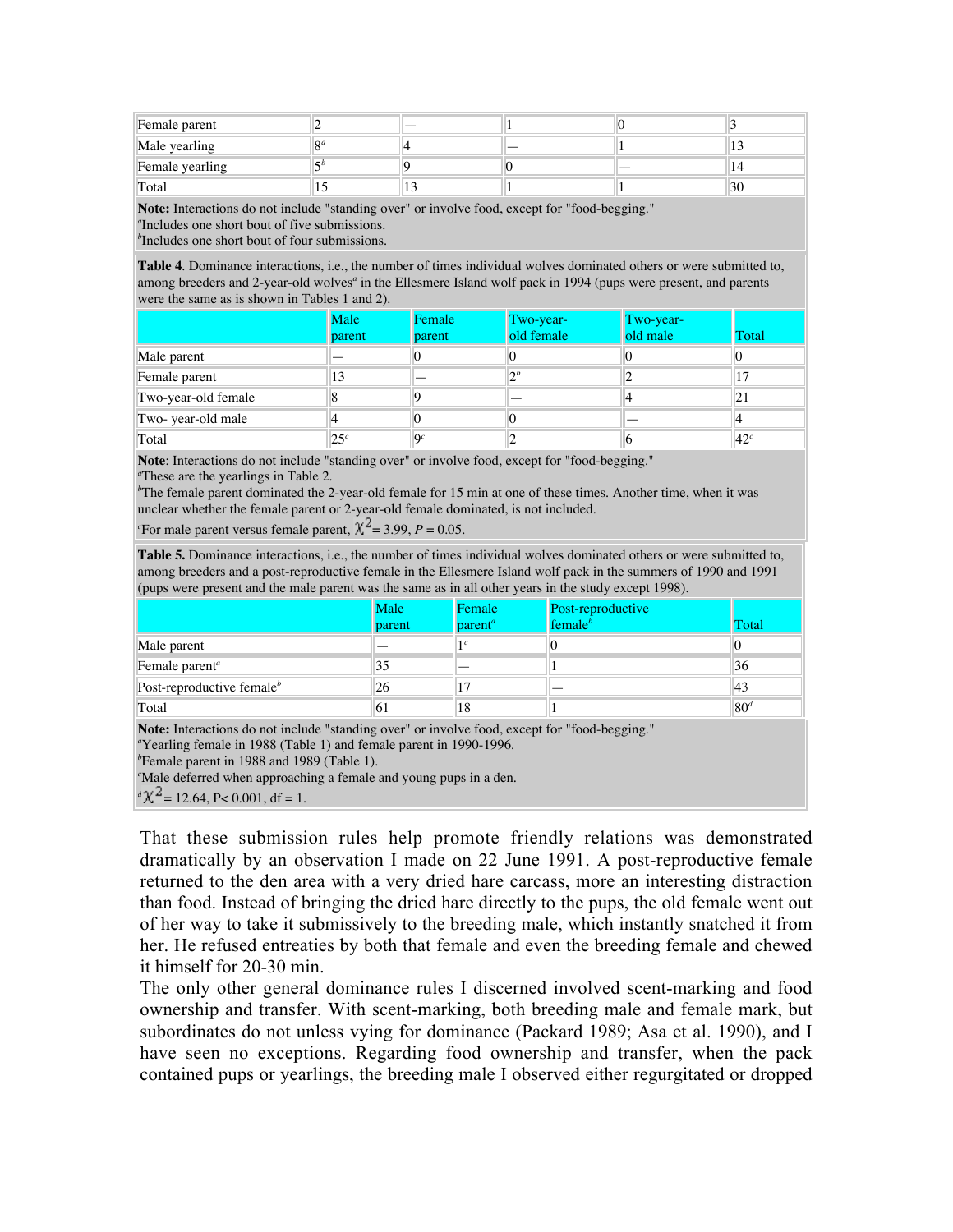food to his mate or allowed her to snatch it from him or he delivered it directly to his offspring.

Aside from these food deliveries, there appeared to be an ownership zone (Mech 1970) around the mouth of each wolf, and regardless of the rank of a challenger, the owner tried to retain the food it possessed, as Lockwood (1979) also found with captive wolves. Wolves of any rank could try to steal food from another of any rank, but every wolf defended its food (Table 6). Generally, dominant wolves seemed to succeed more at stealing food, but sample size was too small for a definite conclusion to be drawn.

| Table 6. Observed attempts to defend food from packmates <sup>a</sup> in the Ellesmere Island wolf pack. |                                                   |                                                   |                               |  |  |
|----------------------------------------------------------------------------------------------------------|---------------------------------------------------|---------------------------------------------------|-------------------------------|--|--|
| Date                                                                                                     | Possessor of food                                 | Challenger                                        | Result                        |  |  |
| 1988-06-26                                                                                               | Pups/yearling female $^b$                         | Breeding female                                   | Succeeded                     |  |  |
| 1988-07-01                                                                                               | Yearling female<br>Pup <sup>c</sup>               | Breeding female<br>Yearling male                  | Succeeded<br>Failed           |  |  |
| 1988-07-05                                                                                               | Yearling female                                   | Breeding female                                   | Succeeded                     |  |  |
| 1988-07-27                                                                                               | Yearling female<br>Breeding male<br>Breeding male | Yearling male<br>Yearling female<br>Yearling male | Failed<br>Failed<br>Succeeded |  |  |
| 1990-08-05                                                                                               | Breeding male                                     | Post-reproductive female                          | Failed                        |  |  |
| 1991-06-22                                                                                               | Post-reproductive female                          | Breeding male                                     | Succeeded                     |  |  |
| 1993-07-11                                                                                               | Yearling female                                   | Yearling female                                   | Failed                        |  |  |
| 1994-07-16                                                                                               | Pups and yearling male                            | Yearling female                                   | Failed                        |  |  |
| 1996-07-15                                                                                               | Pups/breeding female                              | Breeding male <sup><math>d</math></sup>           | Succeeded                     |  |  |
| 1998-07-07                                                                                               | Breeding female                                   | Breeding male                                     | Failed                        |  |  |

*a* Does not include the breeding female taking food from the breeding male.

*b* Yearling female had brought food to the pups and snapped at the breeding female when she stole it.

*c* Yearling female, who had brought a hare, stood guard near the pup.

*d* Breeding female failed to stop the breeding male.

Two other behaviors among pack members could have been dominance-related, although data were insufficient to be certain. They were "standing over" and "hugging" (L.D. Mech, see footnote). In "standing over," one wolf would stand over (Schenkel 1947) a lying wolf, positioning its groin above the nose of the lying wolf. Sometimes the lying wolf sniffed at the groin or genitals of the standing wolf.

Schenkel (1947) saw "standing over" only during "peaceful" times and did not seem to consider it dominance-related. In the case of hugging, my sample size (5) was insufficient to determine whether it was dominance-related (L.D. Mech, see footnote).

The above dominance rules, which involve a natural age-based order with the current breeders at the top and offspring or non-breeders subordinate, are so automatic that they are seldom contested. In that respect, the social interactions among members of natural wolf packs are much calmer and more peaceful than Schenkel (1947) and Zimen (1982) described for captive wolves, as Clark (1971) also noted. Similarly, pups defer to adults and older siblings in the same automatic, peaceful way. When or whether a rank order develops among pups is in dispute (cf. Zimen 1975 and Fox and Andrews 1973; Haber 1977), and I cannot shed any light on that issue. Even among yearlings and 2-year-olds there were few rank displays (Tables 2-5).

It is conceivable that social tensions would mount during the breeding season (Schenkel 1947), but the fact that most natural packs contain only a single breeding pair would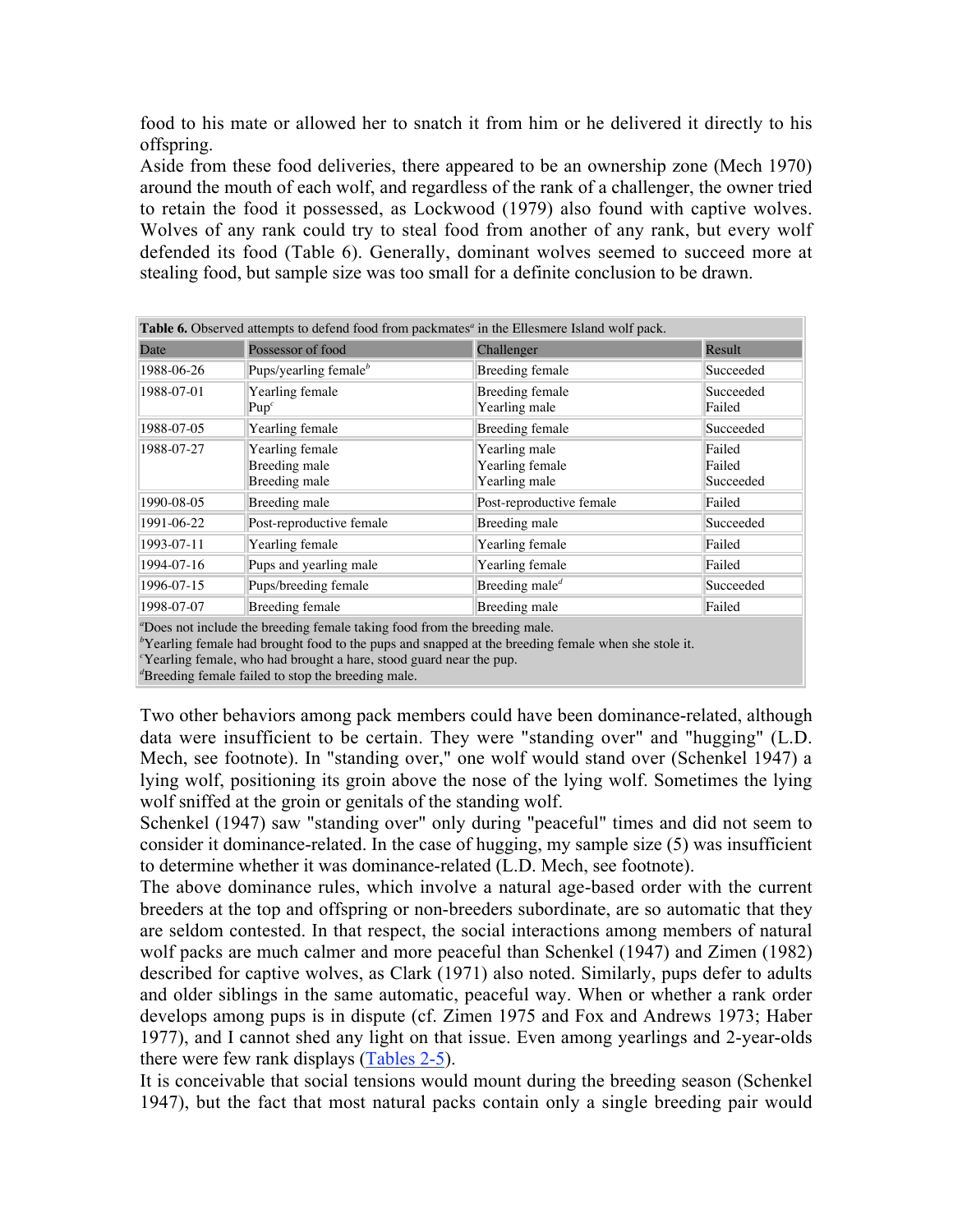preclude such tension. The earliest age at which wild wolves are known to breed is 22 months (Seal et al. 1979), and some individuals are not sexually mature until they are at least 4 years old (Haber 1977; Mech and Seal 1987). Because most wolves disperse before 2 years of age, and almost all before 3 years of age (Mech 1987; Gese and Mech 1991; Mech et al. 1998), there would be no source of sexual competition within most packs.

Thus, only in the relatively few packs with multiple breeders might there be intense rivalries such as those Haber (1977) reported during the breeding season in his unusual pack. On the other hand, at least some of the difference in reported "hostility" might be due to different viewpoints of the observers. I occasionally saw intense "pinning" of a 2 year-old female by her mother in summer 1994 that some might label "hostile." However, to me this behavior appeared to be merely the type of interaction I observed between the mother and an errant pup she could not control. In any case, these types of interaction were uncommon during my study.

As for high-ranking animals asserting any practical control over subordinates, the nature of the interaction is highly conditional. For example, with large prey such as adult moose (*Alces alces*), pack members of all ranks (ages) gather around a carcass and feed simultaneously, with no rank privilege apparent (Mech 1966; Haber 1977); however, if the prey is smaller, like a musk ox calf, dominant animals (breeders) may feed first and control when subordinates feed (Mech 1988; National Geographic 1988).

Similarly, pups are subordinate to both parents and to older siblings, yet they are fed preferentially by the parents, and even by their older (dominant) siblings (Mech et al. 1999). On the other hand, parents both dominate older offspring and restrict their food intake when food is scarce, feeding pups instead. Thus, the most practical effect of social dominance is to allow the dominant individual the choice of to whom to allot food.

The only other rank privilege I am aware of in natural situations is that high-ranking pups are more assertive in competing for food deliveries by adults and sometimes accompany adults on foraging trips at an earlier age than do subordinates (Haber 1977).

# **Dominance between the breeding male and female**

The relationship between the breeding male and female is complex and bears further research. With captive packs there are contradictory claims regarding the dominance roles of "alpha males" and "alpha females" in relation to each other and to subordinates. This issue also relates closely to the concept of leadership but is not necessarily the same  $(L.D.$  Mech, submitted for publication).<sup>1</sup>

Whether each gender has its own dominance hierarchy has been subject of disagreement. As van Hooff et al. (1987, p.248) also noted, Schenkel (1947) and Zimen (1982) claimed that in captive wolves each gender has a separate hierarchy. However, in studies of wild wolves, the results tend to disagree. Clark's (1971) data indicated that the breeding male dominated all other wolves and the breeding female dominated all but the breeding male. Haber (1977, p.203) claimed that in the wild wolves he studied, males generally dominated, "with only a few exceptions." My data agree in that breeding males dominate posturally insofar as only once have I seen the breeding male defer posturally to the female (Tables 1-5).

The disagreement about the relationships between breeding males and females probably results from the great differences in pack composition and backgrounds between captive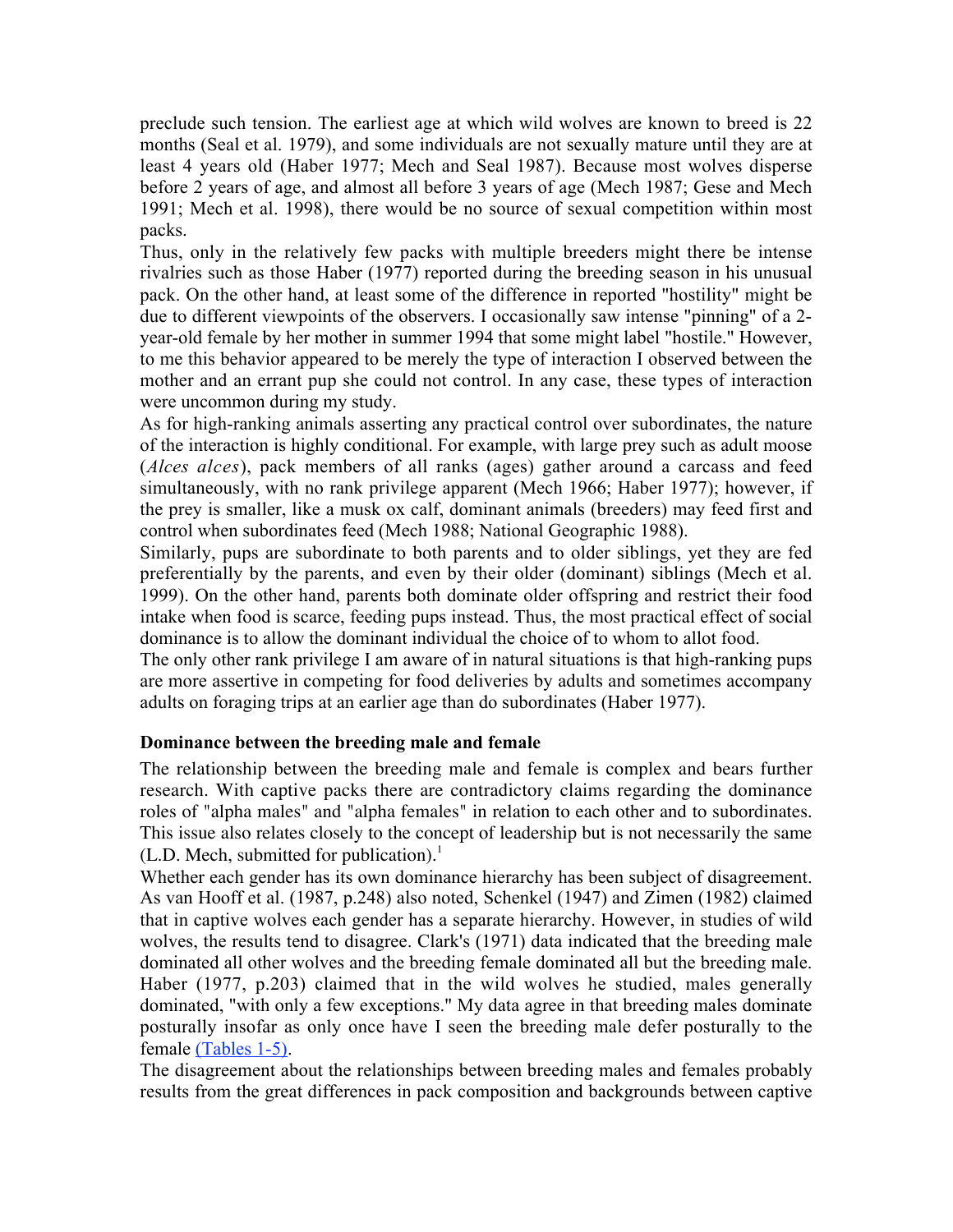and natural packs discussed earlier. Thus, it is useful to describe the typical interactions between breeding male and female in natural packs, as these interactions have not been described before.

When the breeding male and breeding female are separated, recognize each other, and then meet, the breeding female approaches the male in a typical subordinate posture: with the tail down or between the legs, body crouched or on the ground, ears back, and nose pointed up, and licking the male's mouth (Schenkel 1947). The male stands there nonchalantly, sometimes raising his tail horizontally.

During summers when the pack I observed had pups or yearlings, such a meeting most often took place near them, as the male was returning from foraging. His response to the female's greeting was to drop whatever food item was in his mouth and/or to regurgitate (Mech et al. 1999). The female then ate the food or gave it to the offspring. I could not distinguish greetings such as this that resulted in regurgitation from those that did not.

In 1998, when the breeding pair had no offspring, the four meetings of pair members that I observed each took place immediately after the female had been temporarily foraging separately or had been separately caching food from a kill. Each time the female returned to her mate, she assumed the active-submissive posture when she met the male, and one of these times she submitted profusely for about 90 s. Even once when the breeding female was intently chasing another wolf and was overtaken by her mate (17 June 1991), she submitted momentarily as the male passed her. It seems reasonable to conclude from these observations that the breeding female was subordinate to her mate.

The practical implications of this postural submissiveness, however, are not apparent. The behavior does not seem always to constitute food-begging. For example, during one 1998 meeting, the female postured toward the male as described above while she possessed a long bone from which she had just eaten much. The male, which had not fed for at least several hours, attempted to take the bone. However, the female snapped defensively at him and successfully retained the bone despite repeated attempts by the male over a 1-h period to steal it.

Even if the breeding female's active submission to her mate were really food-begging instead of subordination, one must still contend with the fact that sometimes the breeding female passively submits (Schenkel 1967) to the male. I observed this three times on Ellesmere (Table 1), but I never saw the breeding male passively submit to the female. Because passive submission seems to have nothing to do with food-begging, these observations seem to be clear evidence of subordination.

In attacks on prey, including both calf and adult musk-oxen, the breeding male and female appear to be equally involved, and they feed together side by side even though at times they keep yearlings away. Both breeders also hunt hares together, although on hunts that also involve yearlings, the breeding male seems more persistent than the female (Mech 1995*b*).

Both breeding male and breeding female scent-mark, and either can initiate doublemarking (Haber 1977; Rothman and Mech 1979), depending on which is ahead during a particular moment of travel. For example, on 16 July 1993, during 4 km of travel, the Ellesmere Island breeding pair double-scent-marked three times; the male initiated two of them. Both male and female raise a hind leg during urine-marking, although the male raises his higher, possibly in keeping with his anatomy; both sometimes scratch the ground in association with marking.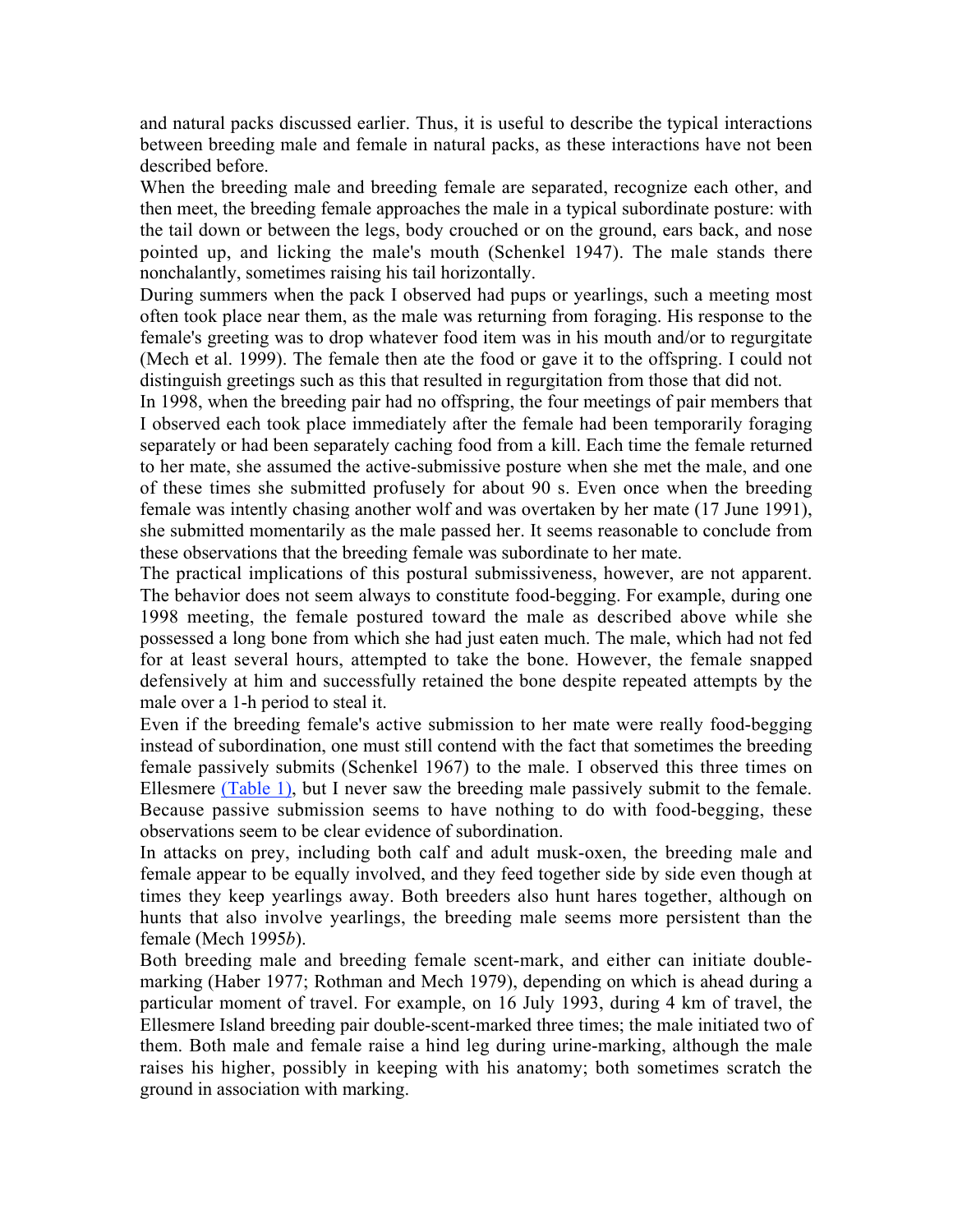During the early phases of pup care, the breeding pair shows a definite division of labor, with the female attending the den area and nursing the pups (Packard et al. 1992) and the male hunting away from the den and bringing food back to the female and the pups (Mech et al. 1999).

The male shows a strong imperative to relinquish food to the breeding female. For example, on 8 July 1992, when the Ellesmere male and female were equidistant from me in opposite directions, I threw the male an adult hare carcass weighing about 5 kg. The male grabbed it, but instantly the female rushed to him, snatched it from his mouth, and took it to the den. The male made no attempt to keep or regain the hare. I then gave the male a second hare of the same size. He ate the head and then took the rest of the carcass 0.5 km to the female and gave it to her. She cached it. Similar tests with smaller pieces yielded similar results.

Nevertheless, in keeping other pack members away from young pups, the breeding female seems to reign supreme, especially when the pups are less than 3 weeks old. In the Ellesmere Island pack, it was common for the breeding female to rush to the young pups whenever the breeding male or any other wolf began to approach them.

Furthermore, the breeding male defers posturally when he approaches the breeding female tending young pups. On 26 June 1990, I observed the breeding male walk toward the female in the den "excitedly wagging his tail and body." Similarly, on 18 May 1990 in Denali Park, Alaska, I observed radio-collared breeding male 251 in the Headquarters Pack (Mech et al. 1998) approach breeding female 307 when she was in a den with pups and begin to "wiggle walk," waving his back end and tail like a subordinate approaching a dominant. The female emerged from the den and the male then regurgitated to her. These were the only times I have ever seen a breeding male act submissively toward any other wolf, and it seems to indicate that the breeding female is temporarily dominant to even the breeding male before the pups emerge from the den.

The breeding female tends and protects the pups more than any other pack member. For example, mothers were the only pack members I ever saw picking up pups and carrying them. Furthermore, on one occasion I observed the breeding female of the Ellesmere Island pack being most aggressive against a muskox that once stood at the den entrance (L.D. Mech, see footnote 1). This agrees with Joslin's (1966) and Clark's (1971) observations. On the other hand, Murie (1944) reported that it was the breeding male which most aggressively chased grizzly bears (*Ursus arctos*) from around a den of pups.

### **Conclusions**

The above observations show that, at least in summer, social interactions among wolfpack members are not very different in intensity or quality from those among members of any other group of related individuals. Even the much-touted wolf dominance hierarchy is primarily a natural reflection of the age, sex, and reproductive structure of the group, with the breeding male dominating all others posturally and the breeding female garnering food from the male while she is tending young pups.

The typical wolf pack, then, should be viewed as a family with the adult parents guiding the activities of the group and sharing group leadership in a division-of-labor system in which the female predominates primarily in such activities as pup care and defense and the male primarily during foraging and food-provisioning and the travels associated with them (L.D. Mech, see footnote).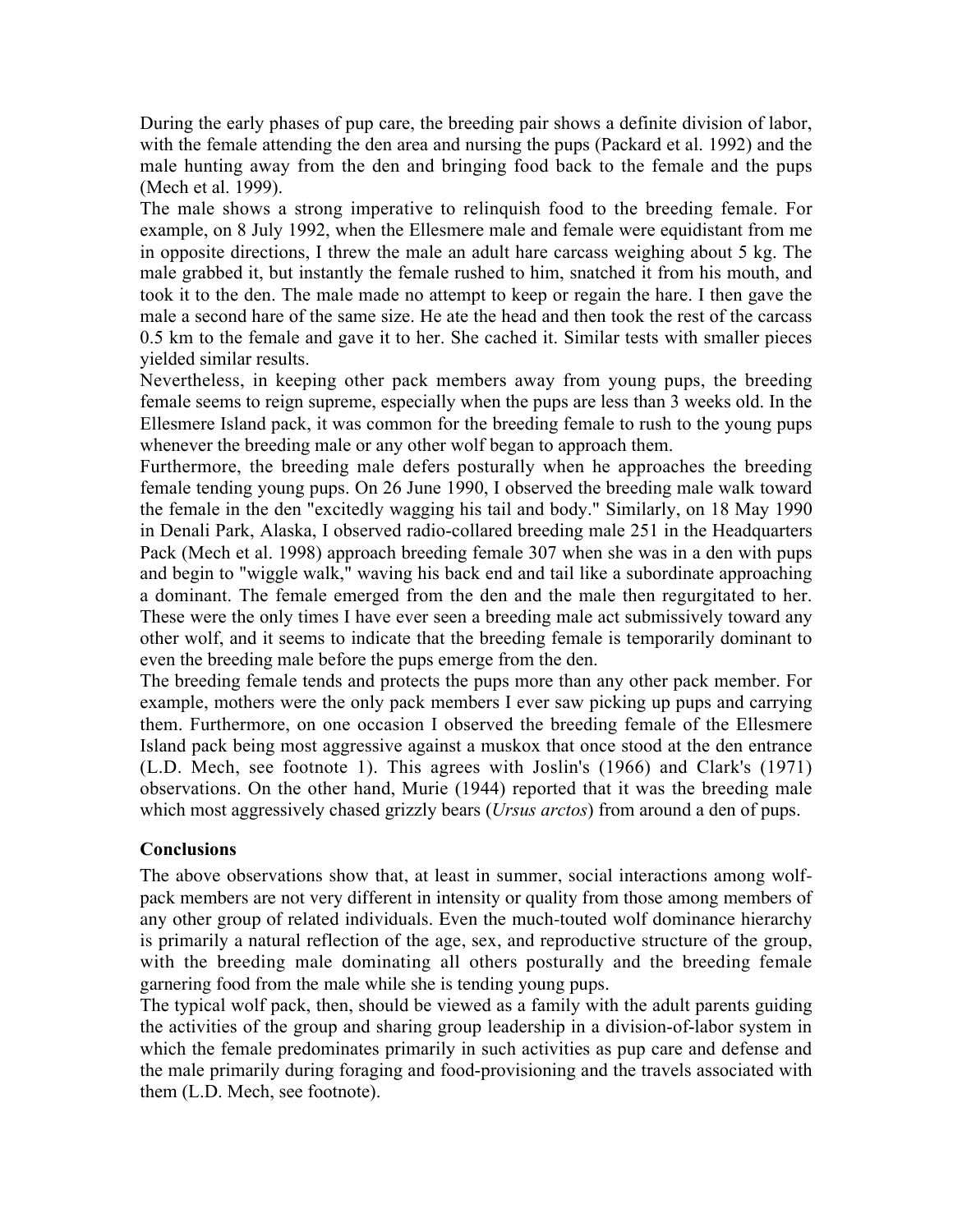Dominance displays are uncommon except during competition for food. Then they allow parents to monopolize food and allocate it to their youngest offspring. Active submission appears to be primarily a food-begging gesture or a food-gathering motivator (Mech 1970). The role of active and passive submission in interactions between the breeding male and female when no offspring are present needs further exploration.

This project was supported by the National Geographic Society, the United States (U.S.) Fish and Wildlife Service, U.S. National Biological Service (now the Biological Resources Division of the U.S. Geological Survey), and the U.S. Department of Agriculture North Central Forest Experiment Station. The logistical help of the Polar Continental Shelf Project (PCSP), Natural Resources Canada; Atmospheric Environment Services, Environment Canada; and High Arctic International is also greatly appreciated. Permits were granted by the Department of Renewable Resources and the Grise Fiord Hunter and Trapper Association of the Northwest Territories. The logistical help of the following field assistants is gratefully acknowledged: L. Adams, L. Boitani, D. Boyd, N. Gedgaudes, C. Johnson, J. Hutchinson, N. Gibson, T. Lebovsky, M. Maule, M. Ortiz, J. Packard, R. Peterson, R. Ream, L. Shaffer, R. Sternal, and U. Swain. I also thank R.O. Peterson for critiquing an earlier draft of the manuscript and suggesting improvements. This is PCSP Paper 003298.

#### **References**

- Asa, C. S., Mech, L. D., Seal, U. S., and Plotka, E. D. 1990. The influence of social and endocrine factors on urine-marking by captive wolves (*Canis lupus*). Horm. Behav. 24:497-509.
- Clark, K. R. F. 1971. Food habits and behavior of the tundra wolf on central Baffin island. Ph.D. thesis, University of Toronto. Toronto, Ont. [Available from the National Library of Canada, Ottawa, Ont.]
- Creel, S., and Creel, N. M. 1996. Rank and reproduction in cooperatively breeding African wild dogs: behavioral and endocrine correlates. Behav. Ecol. 8:298-306.
- Darwin, C. 1877. The expressions of the emotions in man and animals. Translated by J. V. Carus. 3rd ed. Stuttgart, Germany.
- Estes, R. D., and Goddard, J. 1967. Prey selection and hunting behavior of the African wild dog. J. Wildl. Manage. 31:52-70.
- Fentress, J. C., Ryon, J., McLeod, P. J., and Havkin, G. Z. 1987. A multi dimensional approach to agonistic behavior in wolves. *In* Man and wolf: advances, issues, and problems in captive wolf research. *Edited by* H. Frank. Dr. W. Junk Publishers, Boston, pp. 253-274
- Fox, M. W. 1971*a*. Ontogeny of socio-infantile and socio-sexual signals in canids. Z. Tierpsychol. 28:185-210.
- Fox, M. W. 1971*b*. Socio-ecological implications of individual differences in wolf litters: a developmental and evolutionary perspective. Behaviour, 41:298-313.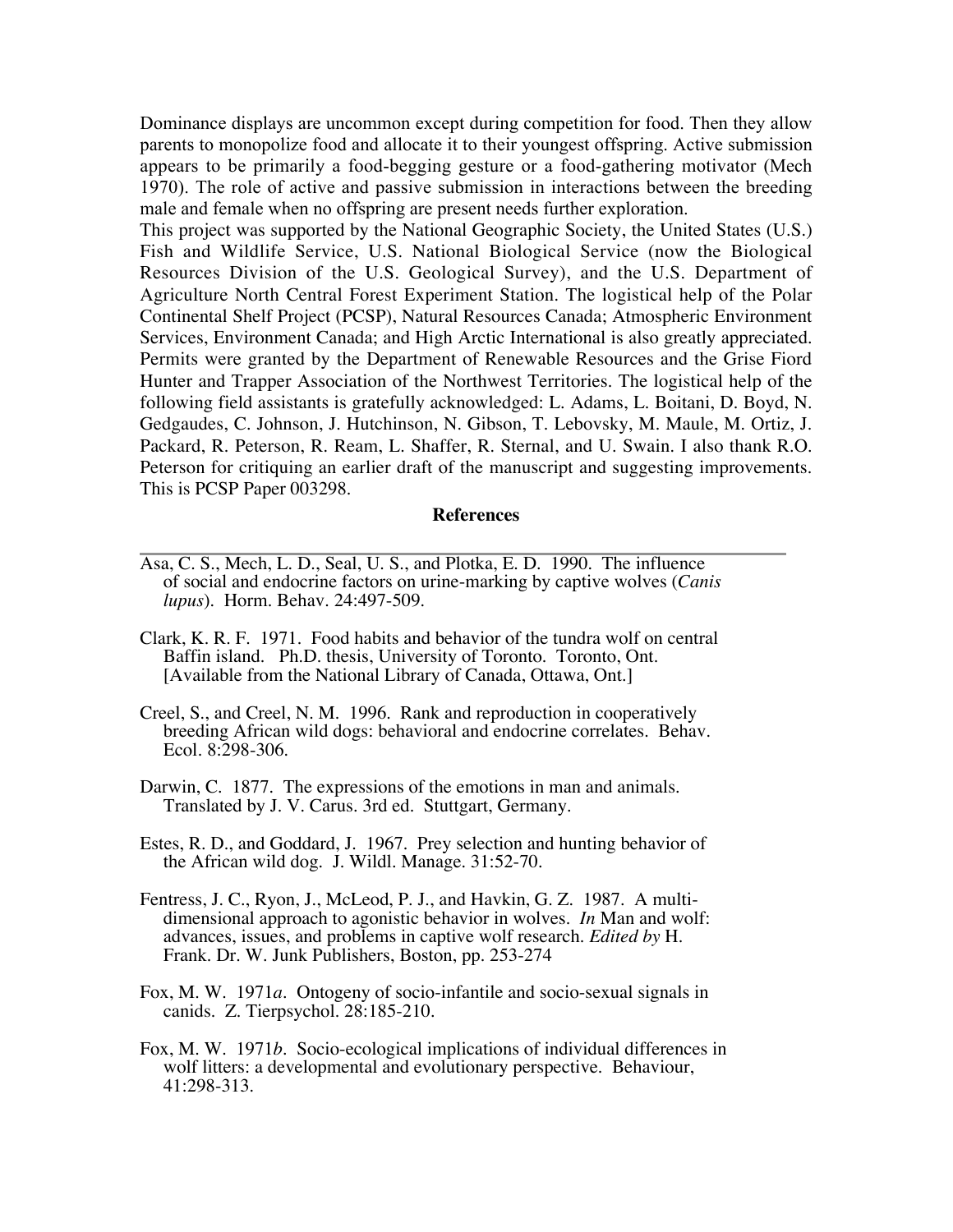- Fox, M. W., and Andrews, R. V. 1973. Physiological and biochemical correlates of individual differences in behavior of wolf cubs. Behaviour, 46:129-140.
- Fritts, S. H., and Mech, L. D. 1981. Dynamics, movements, and feeding ecology of a newly protected wolf population in northwestern Minnesota. Wildl. Monogr. No. 80.
- Fuller, T. K. 1989. Population dynamics of wolves in north-central Minnesota. Wildl. Monogr. No. 105.
- Gese, E. M., and Mech, L. D. 1991. Dispersal of wolves (*Canis lupus*) in northeastern Minnesota, 1969-1989. Can. J. Zool. 69:2946-2955.
- Haber, G. C. 1977. Socio-ecological dynamics of wolves and prey in a sub arctic ecosystem. Ph.D. thesis, University of British Columbia. Vancouver.
- Joslin, P. W. B. 1966. Summer activities of two timber wolf (*Canis lupus*) packs in Algonquin Park. M.Sc. thesis, University of Toronto, Toronto, Ont.
- Kuhme, W. 1965. Freilandstudien zur Soziologie des Hyanesn-hundes. Z. Tierpsych. 22:495-541.
- Lehman, N. E., Clarkson, P., Mech, L. D., Meier, T. J., and Wayne, R. K. 1992. A study of the genetic relationships within and among wolf packs using DNA fingerprinting and mitochondrial DNA. Behav. Ecol. Sociobiol. 30:83-94.
- Lockwood, R. 1979. Dominance in wolves--useful construct or bad habit. *In* Symposium on the Behavior and Ecology of Wolves. *Edited by* E. Klinghammer. Garland STPM Press, New York, pp. 225-245.
- Mech, L. D. 1966. The wolves of Isle Royale. National Park Service Fauna Ser. No. 7, Washington D. C.
- Mech, L. D. 1970. The wolf: the ecology and behavior of an endangered species. Doubleday Publishing Co., New York.
- Mech, L. D. 1974. Current techniques in the study of elusive wilderness carnivores. *In* Proceedings of XIth International Congress of Game Biologists, Stockholm, Sweden, 3-7 September 1973. *Edited by* I. Kjerner and P. Bjurholm. Swedish National Environment Protection Board, Stockholm, pp. 315-322.
- Mech, L. D. 1975. Hunting behavior in two similar species of social canids. *In* The wild canids. *Edited by* M. W. Fox. Van Nostrand Reinhold Co., New York, pp. 363-368.
- Mech, L. D. 1987. Age, season, distance, direction, and social aspects of wolf dispersal from a Minnesota pack. *In* Mammalian dispersal patterns. *Edited by* B. D. Chepko-Sade, and Z. T. Halpin. University of Chicago Press, Chicago. pp. 55-74.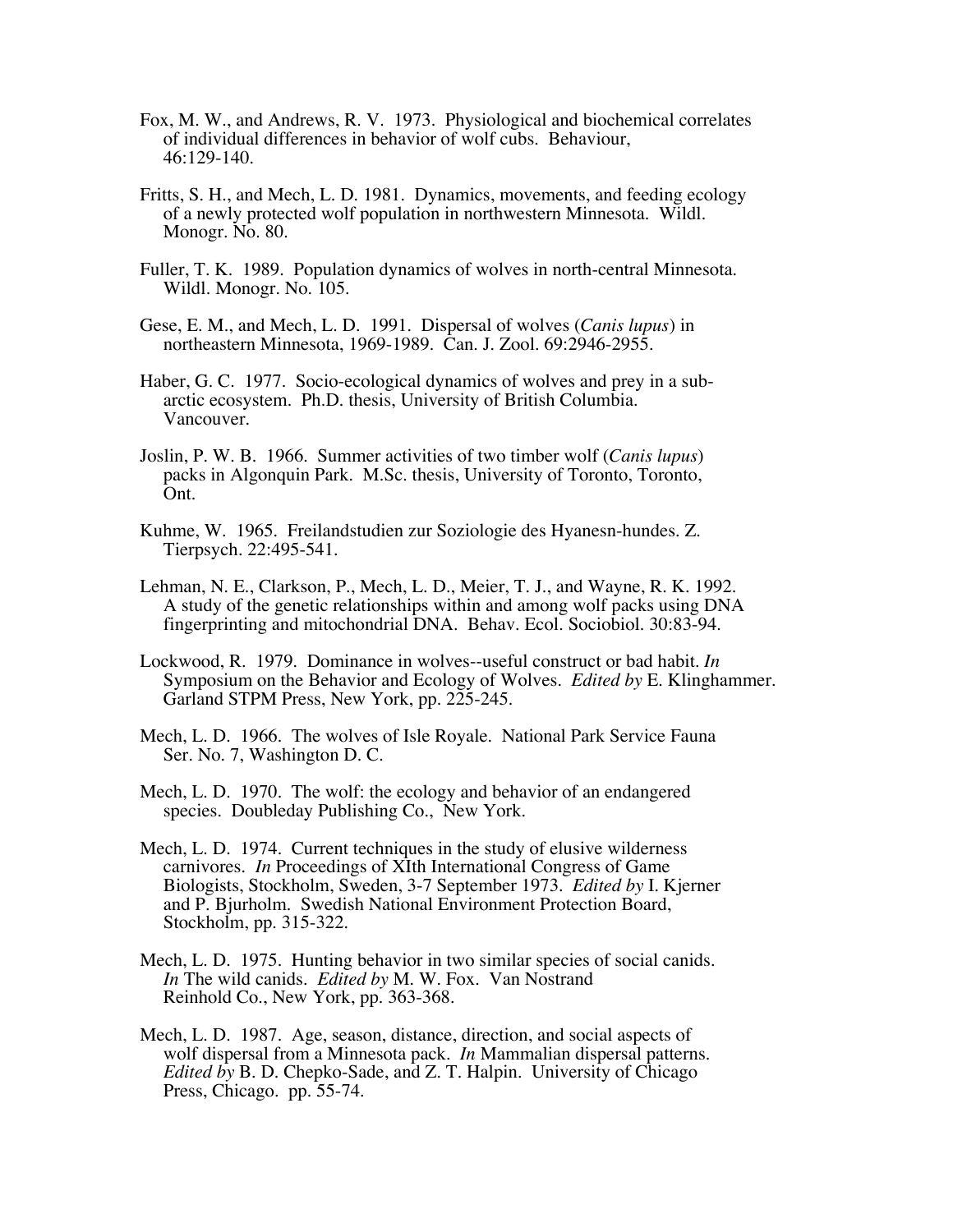- Mech, L. D. 1988. The arctic wolf: living with the pack. Voyageur Press, Stillwater, Minn.
- Mech, L. D. 1995*a*. A ten-year history of the demography and productivity of an arctic wolf pack. Arctic 48:329-332.
- Mech, L. D. 1995*b*. Summer movements and behavior of an arctic wolf, *Canis lupus*, pack without pups. Can. Field-Nat. 109:473-475.
- Mech, L. D., and Hertel, H. H. 1983. An eight year demography of a Minnesota wolf pack. Acta Zool. Fenn. 174:249-250.
- Mech, L. D., and Nelson, M. E. 1990. Non-family wolf, *Canis lupus*, packs. Can. Field-Nat. 104:482-483.
- Mech, L. D., and Seal, U. S. 1987. Premature reproductive activity in wild wolves. J. Mammal. 68:871-873.
- Mech, L. D., Adams, L. G., Meier, T. J., Burch, J. W., and Dale, B. W. 1998. The wolves of Denali. University of Minnesota Press, Minneapolis.
- Mech, L. D., Wolf, P. C., and Packard, J. M. 1999. Regurgitative food transfer among wild wolves. Can. J. Zool. 77:1192-1195.
- Messier, F. 1985. Solitary living and extra-territorial movements of wolves in relation to social status and prey abundance. Can. J. Zool. 63:239-245.
- Murie, A. 1944. The wolves of Mount McKinley. U.S. National Park Service Fauna Ser. No. 5. Washington, D.C.
- National Geographic Society. 1988. White wolf. National Geographic Explorer video. National Geographic Society, Washington, D.C.
- Packard, J. M. 1989. Olfaction, ovulation, and sexual competition in monogamous mammals. *In* Neural control of reproductive function. *Edited by* J. Lakoski, J. Perez-Polo, D. K. Rassin. Alan R. Liss, Inc., New York. pp. 525-543.
- Packard, J. M., Mech, L. D., and Ream, R. R. 1992. Weaning in an arctic wolf pack: behavioral mechanisms. Can. J. Zool. 70:1269-1275.
- Peterson, R. O. 1977. Wolf ecology and prey relationships on Isle Royale. U.S. National Park Service Sci. Monogr. Ser. 11, Washington, D.C.
- Peterson, R. O., Woolington, J. D., and Bailey, T. N. 1984. Wolves of the Kenai Peninsula, Alaska. Wildl. Monogr. No. 88.
- Rabb, G. B., Woolpy, J. H., and Ginsburg, B. E. 1967. Social relationships in a group of captive wolves. Am. Zool. 7:305-311.
- Rothman, R. J., and Mech, L. D. 1979. Scent-marking in lone wolves and newly formed pairs. Anim. Behav. 27:750-760.